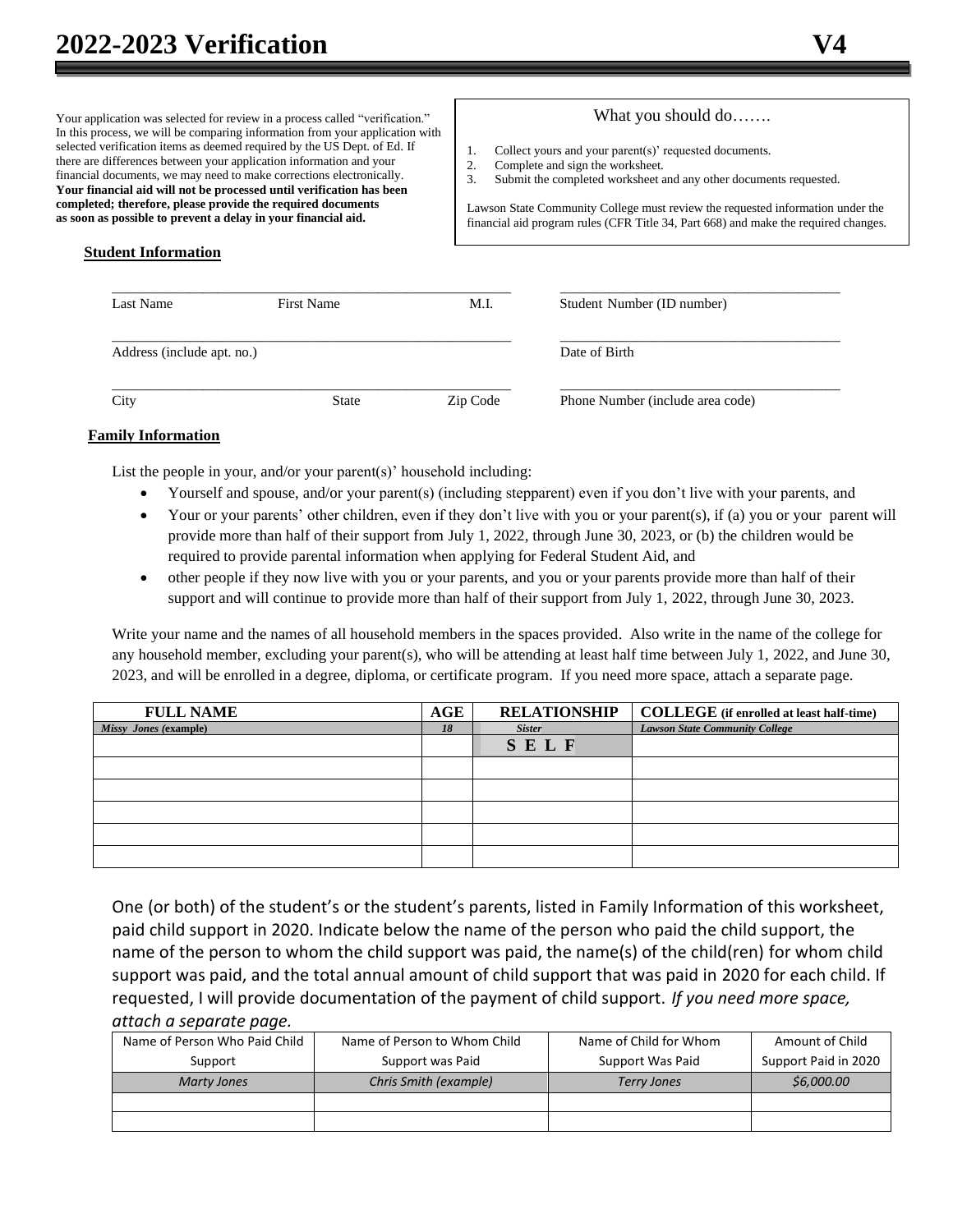## **Verification of SNAP Benefits**



### **Statement of Identity and Educational Purpose attached**

**Sign this Worksheet:** By signing this worksheet, we certify that all the information reported, to qualify for Federal Student aid, is complete and correct. **WARNING: If you purposely give false or misleading information on this worksheet, you may be fined, be sentenced to jail, or both.**

Student Date Date Parent Date Parent Date Date Parent Date

\_\_\_\_\_\_\_\_\_\_\_\_\_\_\_\_\_\_\_\_\_\_\_\_\_\_\_\_\_\_\_\_\_\_\_\_\_\_\_\_\_\_\_\_\_\_\_\_\_\_\_\_\_\_\_\_ \_\_\_\_\_\_\_\_\_\_\_\_\_\_\_\_\_\_\_\_\_\_\_\_\_\_\_\_\_\_\_\_\_\_\_\_\_\_\_\_\_\_\_\_\_\_\_\_\_\_\_\_\_\_\_\_\_\_\_

**RETURN FORM TO LAWSON STATE COMMUNITY COLLEGE, STUDENT FINANCIAL SERVICES**